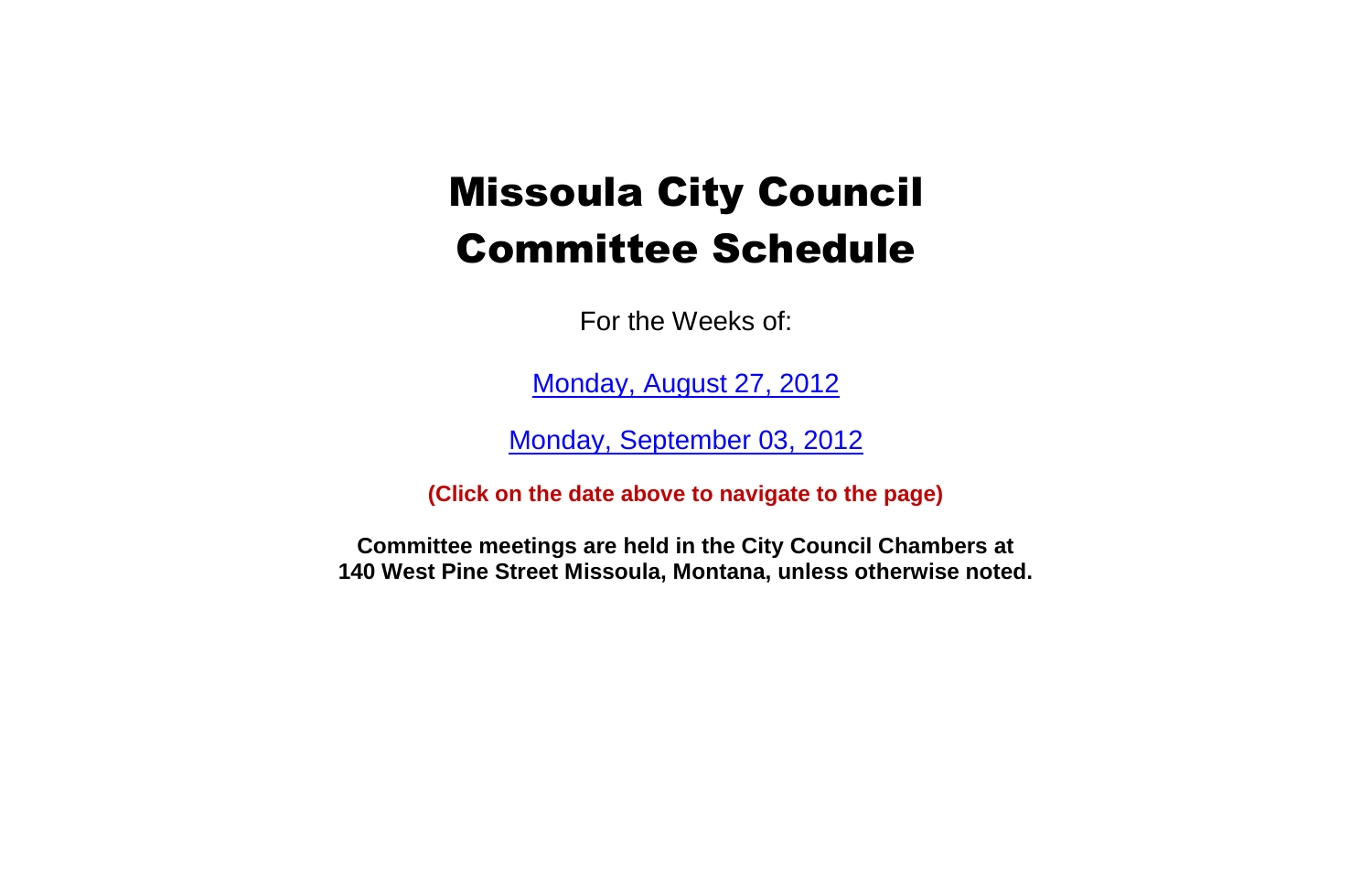For the Week of:

Monday, August 27, 2012

**Committee meetings are held in the City Council Chambers at 140 West Pine Street Missoula, Montana, unless otherwise noted.**

<span id="page-1-0"></span>

| <b>MEETING DATE</b> |          | <b>MEETING TIME</b> | <b>MEETING TYPE</b>     | <b>MEETING LOCATION</b>                           |
|---------------------|----------|---------------------|-------------------------|---------------------------------------------------|
| 8/29/2012           | 01:00 PM | 1:20 PM             | Pub. Safety & Health    | <b>City Council Chambers</b>                      |
| 8/29/2012           | 01:25 PM | $1:55$ PM           | Conservation            | <b>City Council Chambers</b>                      |
| 8/29/2012           | 02:00 PM | 3:00 PM             | Admin & Finance         | <b>City Council Chambers</b>                      |
| 8/29/2012           | 04:05 PM | 5:30 PM             | Economic<br>Development | <b>Jack Reidy Conference</b><br>Room, 140 W. Pine |
| 8/29/2012           | 04:05 PM | 5:00 PM             | Comm. of the Whole      | <b>City Council Chambers</b>                      |

| <b>Committee</b>        |                | <b>Meeting Agenda Items</b>                                                                                                                                                                                     | Legislative<br><b>History</b> | <b>Contact</b>        |
|-------------------------|----------------|-----------------------------------------------------------------------------------------------------------------------------------------------------------------------------------------------------------------|-------------------------------|-----------------------|
| Pub. Safety &<br>Health | $\mathbf 1$    | Appoint Suzanne Peterson to the Police<br>Commission for a term commencing immediately<br>and ending April 30, 2015.                                                                                            | <b>History</b>                | Mayor Engen           |
| Conservation            | $\overline{2}$ | Greenhouse Gas Energy Conservation Team<br>Update - Team participated in Municipal Climate<br>Action Plant, Green Building Program and<br>Community Solar Project Ideas.                                        | <b>History</b>                | <b>Ben Schmidt</b>    |
| Admin &<br>Finance      | 3              | Resolution Approving the Purchase of Silver Park<br>from Millsite Revitalization Project and Entry into<br><b>Associated Agreements</b>                                                                         | <b>History</b>                | Ellen Buchanan        |
|                         | 4              | Updates to the City Council rules.                                                                                                                                                                              | <b>History</b>                | Bob Jaffe             |
| Economic<br>Development | 5              | Identify needs and possible solutions to<br>Missoula's technology infrastructure that would<br>help existing businesses expand and increase the<br>City's competitive advantage in recruiting new<br>companies. | <b>History</b>                | <b>Caitlin Copple</b> |
| Comm. of the<br>Whole   | 6              | Meeting with Dr. Royce Engstrom, President of<br>the University of Montana.                                                                                                                                     | <b>History</b>                | Mike O'Herron         |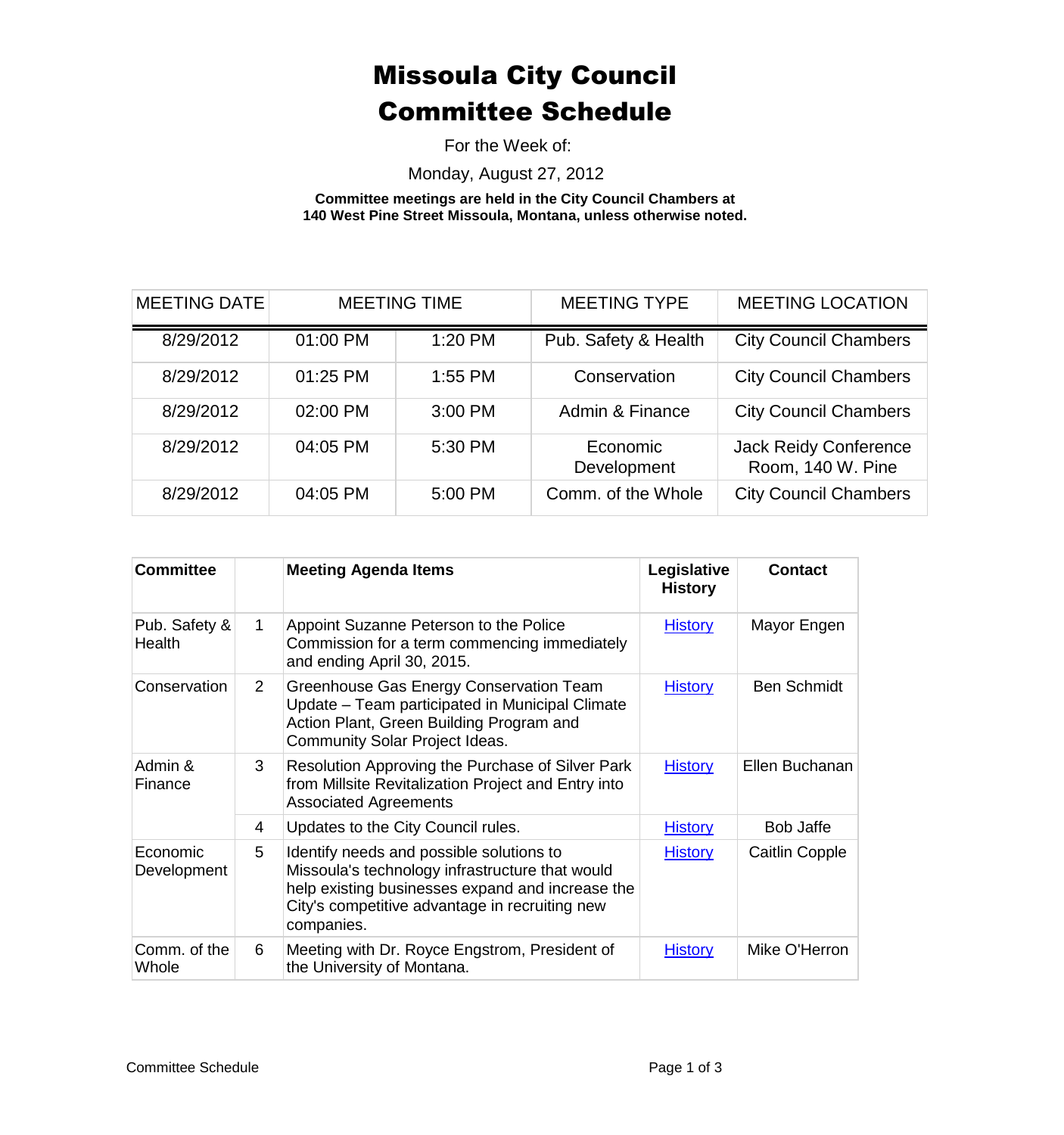For the Week of:

Monday, August 27, 2012

**Committee meetings are held in the City Council Chambers at 140 West Pine Street Missoula, Montana, unless otherwise noted.**

*The following items have been referred to City Council committees, but the committees will not discuss them in the coming week:*

| <b>Committee</b>      |                | <b>Held Meeting Agenda Items</b>                                                                                                                                                                                                                                                         | Legislative<br><b>History</b> | <b>Contact</b>        |
|-----------------------|----------------|------------------------------------------------------------------------------------------------------------------------------------------------------------------------------------------------------------------------------------------------------------------------------------------|-------------------------------|-----------------------|
| Admin &<br>Finance    | 1              | Appoint one member to serve on the Public Art<br>Committee for the term beginning immediately<br>and ending on June 30, 2015.                                                                                                                                                            | <b>History</b>                | Kelly Elam            |
|                       | $\overline{2}$ | Council rules to change the Council's regular<br>meeting schedule to two meetings per month.                                                                                                                                                                                             | <b>History</b>                | Marty Rehbein         |
|                       | 3              | Journal vouchers                                                                                                                                                                                                                                                                         | <b>History</b>                |                       |
|                       | 4              | Budget transfers.                                                                                                                                                                                                                                                                        | <b>History</b>                |                       |
|                       | 5              | Review the City's current policy for charging the<br>public for various City-produced documents.                                                                                                                                                                                         | <b>History</b>                | Dave Strohmaier       |
|                       | 6              | Review Missoula's insurance experience,<br>particularly work comp; propose improvements if<br>warranted.                                                                                                                                                                                 | <b>History</b>                | <b>Ed Childers</b>    |
|                       | $\overline{7}$ | Disposition of surplus City land.                                                                                                                                                                                                                                                        | <b>History</b>                | Nancy Harte           |
| Conservation          | 8              | An amendment to the agreement with Territorial<br>Landworks, Inc. (TLI) in an amount not to exceed<br>\$136,702.37 for professional services, including<br>engineering, surveying, and construction<br>management for Project #PR 08-02 GCT, Grant<br>Creek Trail, CTEP #STPE 8199(105). | <b>History</b>                | Dave Shaw             |
|                       | 9              | Discuss the City's strategy to complete a<br>boundary survey of Greenough Park.                                                                                                                                                                                                          | <b>History</b>                | Dave Strohmaier       |
| Comm. of the<br>Whole | 10             | Update on the re-organization of Office of<br>Planning and Grants, Engineering and Building<br>services into the proposed Development<br>Services.                                                                                                                                       | <b>History</b>                | Mayor Engen           |
|                       | 11             | Bi-annual meeting with the Chamber of<br>Commerce                                                                                                                                                                                                                                        | <b>History</b>                | <b>Marilyn Marler</b> |
|                       | 12             | Updates from Council representatives on the<br>Health Board, Community Forum, Transportation<br>Policy Coordinating Committee, other boards and<br>commissions as necessary. (Ongoing)                                                                                                   | <b>History</b>                |                       |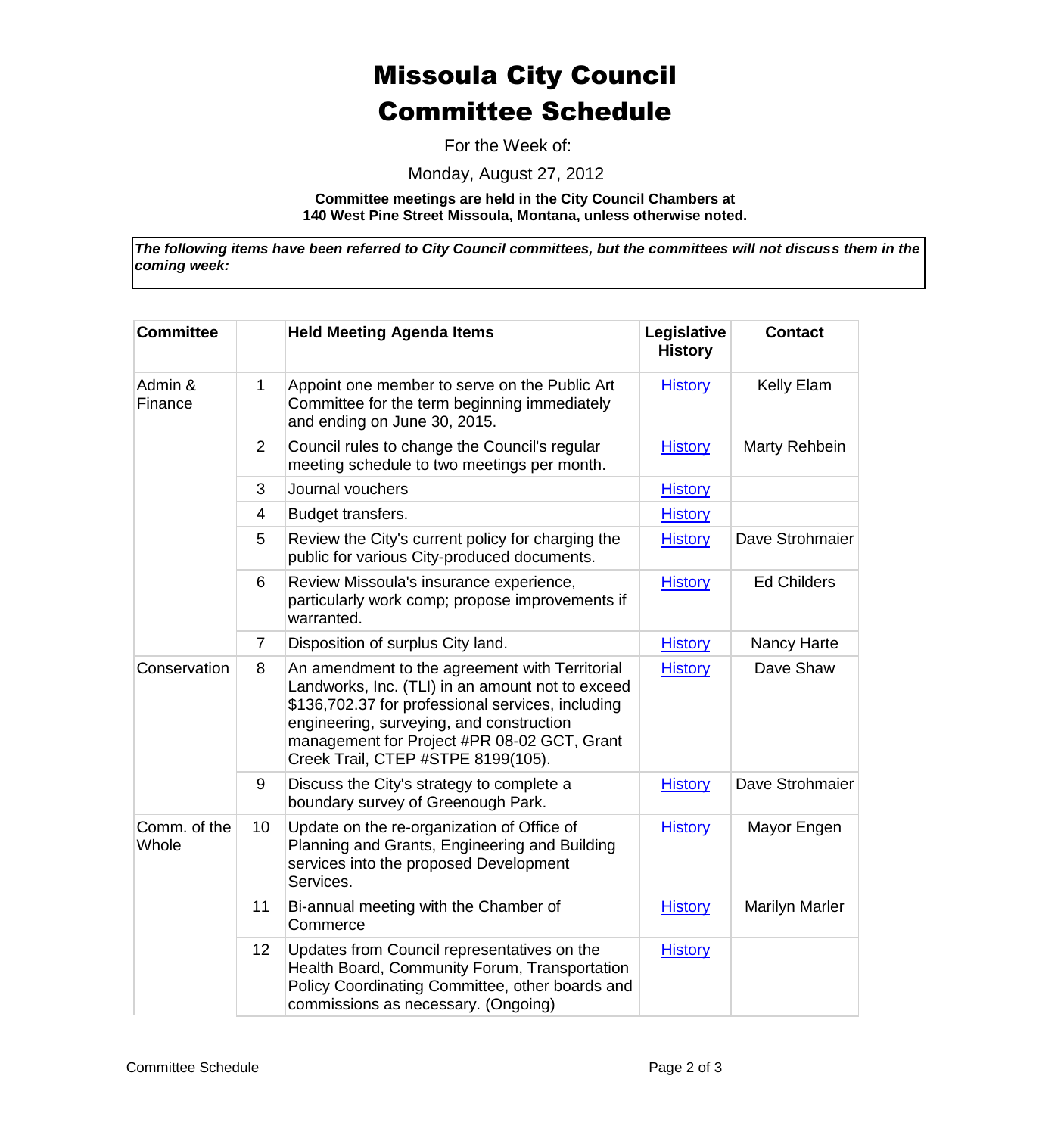For the Week of:

Monday, August 27, 2012

**Committee meetings are held in the City Council Chambers at 140 West Pine Street Missoula, Montana, unless otherwise noted.**

|               | 13 | Joint meeting of the Mayor, City Council and<br>County Commission; a facilitated quarterly OPG<br>review as directed in the Interlocal Agreement. | <b>History</b> | Mayor Engen                        |
|---------------|----|---------------------------------------------------------------------------------------------------------------------------------------------------|----------------|------------------------------------|
|               | 14 | Discuss OPG reorganization proposal with<br>Department Heads.                                                                                     | <b>History</b> | <b>Marilyn Marler</b>              |
|               | 15 | Propose the City Council be a member unit of the<br>Missoula Chamber of Commerce.                                                                 | <b>History</b> | <b>Dick Haines</b>                 |
|               | 16 | City Council Strategic Planning Session.                                                                                                          | <b>History</b> | <b>Marilyn Marler</b>              |
| Pub. Safety & | 17 | Eat Smart Coalition information.                                                                                                                  | <b>History</b> | <b>Jason Wiener</b>                |
| Health        | 18 | Fire Department update.                                                                                                                           | <b>History</b> | Jason Diehl                        |
|               | 19 | Health Department update.                                                                                                                         | <b>History</b> | Ellen Leahy                        |
|               | 20 | Discussion with Crime Victim Advocate Office.                                                                                                     | <b>History</b> |                                    |
|               | 21 | Revisit cell phone restrictions.                                                                                                                  | <b>History</b> | Dave Strohmaier                    |
|               | 22 | Safety aspects of management of the urban deer<br>population in the city of Missoula.                                                             | <b>History</b> | Dick Haines, Jon<br><b>Wilkins</b> |
|               | 23 | Discuss the city's response to illegal fireworks in<br>Missoula.                                                                                  | <b>History</b> | Dave Strohmaier                    |
|               | 24 | Police Department update.                                                                                                                         | <b>History</b> | <b>Mark Muir</b>                   |
|               | 25 | Air quality issues related to railroad operations in<br>and through Missoula.                                                                     | <b>History</b> | Dave Strohmaier                    |
|               | 26 | Discussion of sexual assault prevention campaign<br>and consideration of unfunded crime victim<br>advocate urban outreach position.               | <b>History</b> | Caitlin Copple                     |

*The City makes reasonable accommodations for any known disability that may interfere with a person's ability to participate in this meeting. Persons needing accommodation must notify the City Clerk's Office to make needed arrangements. Please call 552-6080 or write to Martha Rehbein, 435 Ryman Street, Missoula, Montana 59802, to make your request known.*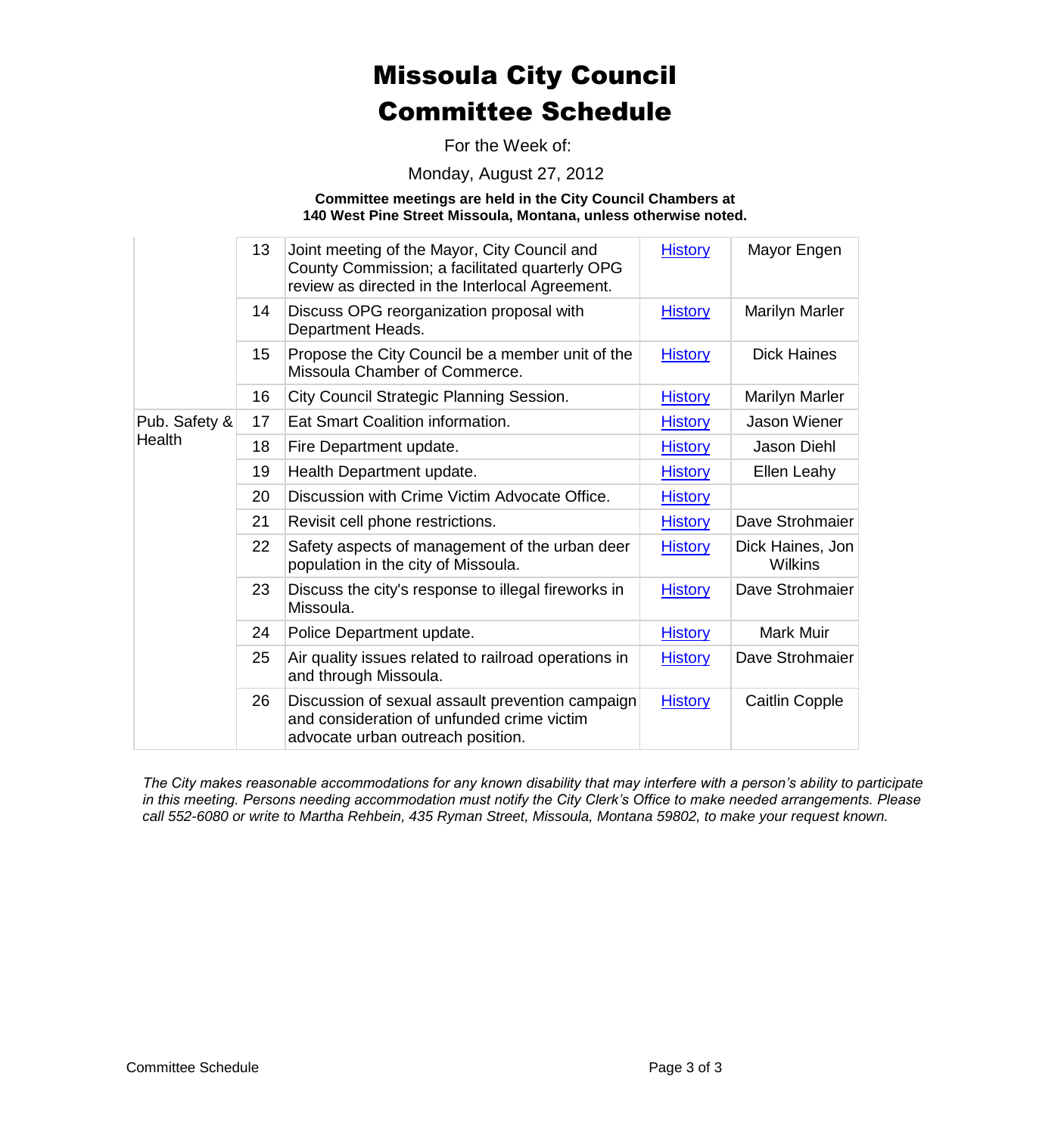For the Week of:

Monday, September 03, 2012

**Committee meetings are held in the City Council Chambers at 140 West Pine Street Missoula, Montana, unless otherwise noted.**

<span id="page-4-0"></span>

| <b>MEETING DATE</b> | <b>MEETING TIME</b> |          | <b>MEETING TYPE</b>  | <b>MEETING LOCATION</b>      |
|---------------------|---------------------|----------|----------------------|------------------------------|
| 9/5/2012            | 10:45 AM            | 11:45 AM | Plat, Annex & Zoning | <b>City Council Chambers</b> |
| 9/5/2012            | 12:45 PM            | 2:00 PM  | Admin & Finance      | <b>City Council Chambers</b> |
| 9/5/2012            | 02:05 PM            | 3:00 PM  | <b>Public Works</b>  | <b>City Council Chambers</b> |
| 9/5/2012            | 03:05 PM            | 4:05 PM  | Comm. of the Whole   | <b>City Council Chambers</b> |

| <b>Committee</b>        |                | <b>Meeting Agenda Items</b>                                                                                                                                     | Legislative<br><b>History</b> | <b>Contact</b>     |
|-------------------------|----------------|-----------------------------------------------------------------------------------------------------------------------------------------------------------------|-------------------------------|--------------------|
| Plat, Annex &<br>Zoning | $\mathbf{1}$   | Proposed Text Amendment to Chapters<br>20.85.040 and 20.85.050 Text and Map<br>Amendments                                                                       | <b>History</b>                | <b>Bob Jaffe</b>   |
|                         | $\overline{2}$ | Proposed 2012 City Zoning Maintenance<br>Amendments                                                                                                             | <b>History</b>                | <b>OPG</b>         |
| Admin &<br>Finance      | 3              | Appoint one member to serve on the Public Art<br>Committee for the term beginning immediately<br>and ending on June 30, 2015.                                   | <b>History</b>                | Kelly Elam         |
| <b>Public Works</b>     | 4              | Board reappoints to the Bicycle and Pedestrian<br><b>Advisory Committee.</b>                                                                                    | <b>History</b>                | Melani Best        |
|                         | 5              | Curb and sidewalk improvement project awarding<br>bids to the lowest responsible bidder and<br>authorizing the return of bid bonds for the Spruce<br>and Woody. | <b>History</b>                |                    |
|                         | 6              | Curb and sidewalk improvement project in the<br>Spruce and Woody Street area, Project 10-033.                                                                   | <b>History</b>                | Doug Harby         |
|                         | $\overline{7}$ | Advanced funding in-kind donation from Friends<br>of Missoula Parks (FMP) for the<br>Rattlesnake/Broadway Crossing (RUX) project<br>$(10-022)$ .                | <b>History</b>                | Kevin Slovarp      |
|                         | 8              | Amendment No. 2 for construction engineering<br>services to HDR Engineering's current contract for<br>the Rattlesnake/Broadway Crossing (RUX)<br>project.       | <b>History</b>                | Kevin Slovarp      |
|                         | 9              | <b>Traffic Circle Maintenance Coordination</b>                                                                                                                  | <b>History</b>                | <b>Ed Childers</b> |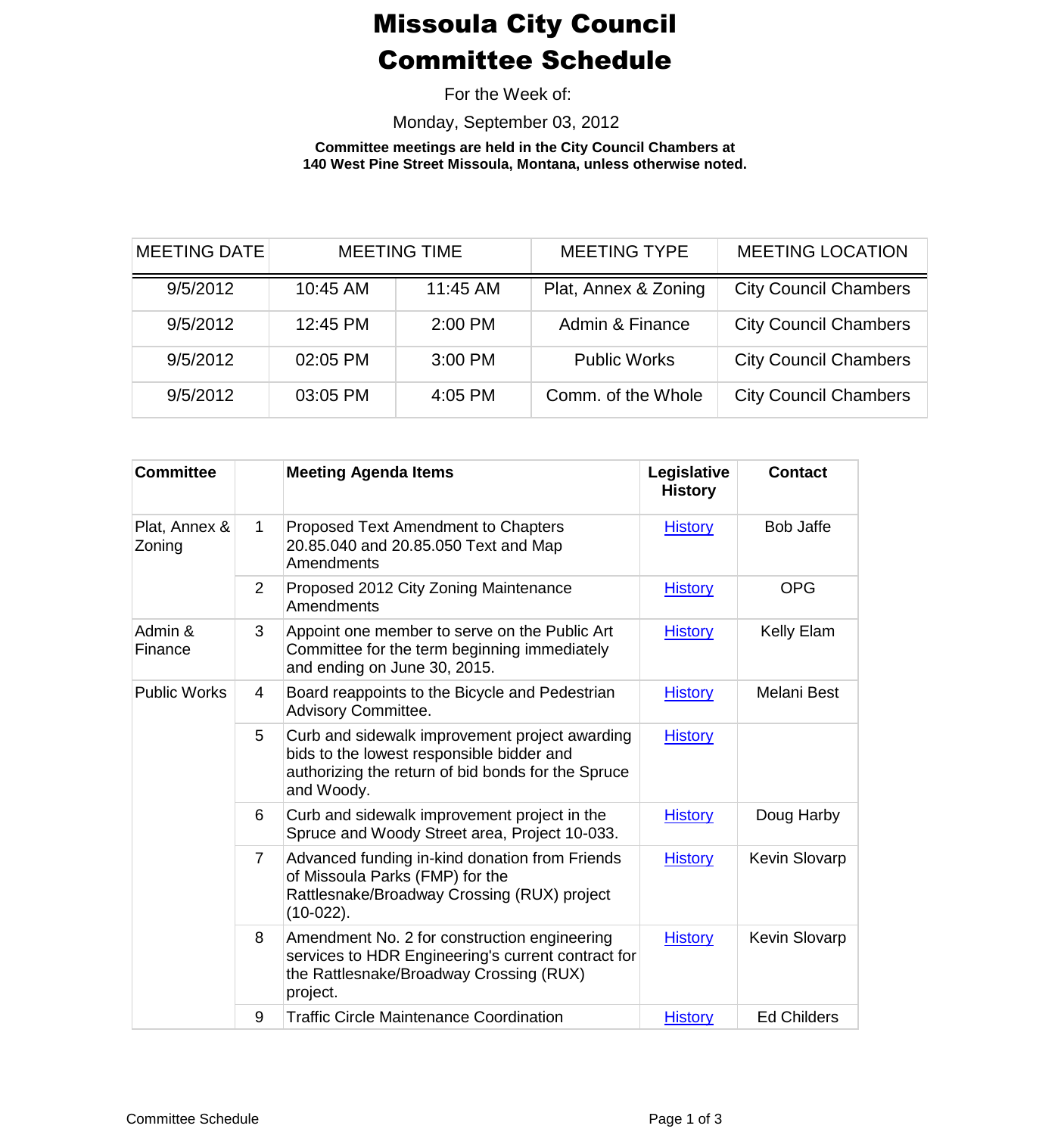For the Week of:

Monday, September 03, 2012

#### **Committee meetings are held in the City Council Chambers at 140 West Pine Street Missoula, Montana, unless otherwise noted.**

| Comm. of the<br>Whole | 10 | Update on the re-organization of Office of<br>Planning and Grants, Engineering and Building<br>services into the proposed Development Services. | <b>History</b> | Mayor Engen |
|-----------------------|----|-------------------------------------------------------------------------------------------------------------------------------------------------|----------------|-------------|
|                       | 11 | Propose the City Council be a member unit of the<br>Missoula Chamber of Commerce.                                                               | <b>History</b> | Dick Haines |

*The following items have been referred to City Council committees, but the committees will not discuss them in the coming week:*

| <b>Committee</b>        |                 | <b>Held Meeting Agenda Items</b>                                                                                                                                                       | Legislative<br><b>History</b> | <b>Contact</b>        |
|-------------------------|-----------------|----------------------------------------------------------------------------------------------------------------------------------------------------------------------------------------|-------------------------------|-----------------------|
| Admin &<br>Finance      | 1               | Journal vouchers                                                                                                                                                                       | <b>History</b>                |                       |
|                         | $\overline{2}$  | Budget transfers.                                                                                                                                                                      | <b>History</b>                |                       |
|                         | 3               | Review the City's current policy for charging the<br>public for various City-produced documents.                                                                                       | <b>History</b>                | Dave Strohmaier       |
|                         | 4               | Review Missoula's insurance experience,<br>particularly work comp; propose improvements if<br>warranted.                                                                               | <b>History</b>                | <b>Ed Childers</b>    |
|                         | 5               | Disposition of surplus City land.                                                                                                                                                      | <b>History</b>                | Nancy Harte           |
|                         | 6               | Council rules to change the Council's regular<br>meeting schedule to two meetings per month.                                                                                           | <b>History</b>                | Marty Rehbein         |
| Comm. of the            | $\overline{7}$  | City Council Strategic Planning Session.                                                                                                                                               | <b>History</b>                | <b>Marilyn Marler</b> |
| Whole                   | 8               | Bi-annual meeting with the Chamber of<br>Commerce                                                                                                                                      | <b>History</b>                | <b>Marilyn Marler</b> |
|                         | 9               | Updates from Council representatives on the<br>Health Board, Community Forum, Transportation<br>Policy Coordinating Committee, other boards and<br>commissions as necessary. (Ongoing) | <b>History</b>                |                       |
|                         | 10 <sup>°</sup> | Joint meeting of the Mayor, City Council and<br>County Commission; a facilitated quarterly OPG<br>review as directed in the Interlocal Agreement.                                      | <b>History</b>                | Mayor Engen           |
|                         | 11              | Discuss OPG reorganization proposal with<br>Department Heads.                                                                                                                          | <b>History</b>                | <b>Marilyn Marler</b> |
| Plat, Annex &<br>Zoning | 12 <sup>2</sup> | Annexation, (see separate list at City Clerk's<br>Office for pending annexations) (Ongoing in<br>committee)                                                                            | <b>History</b>                |                       |
|                         | 13              | Consider an amendment to Title 20 clarifying that                                                                                                                                      | <b>History</b>                | <b>Bob Jaffe</b>      |